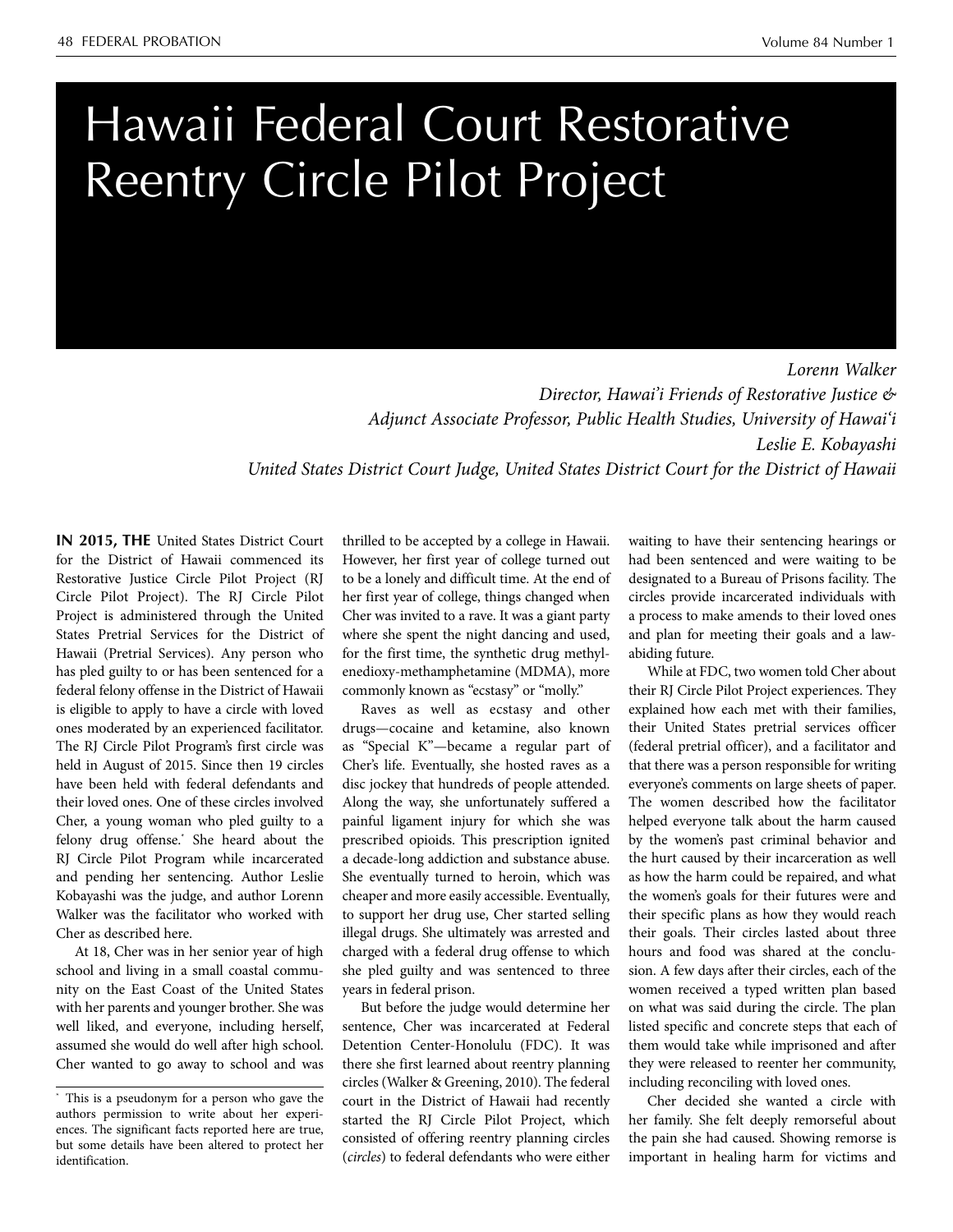offenders alike (Wellikoff, 2003). An incarcerated person's loved ones are often directly harmed by that person's actions long before incarceration (such as from addiction, criminality, or violence) and, after the person is incarcerated, the loved ones suffer the loss of separation.

About six weeks after applying for a reentry circle, a facilitator went to the FDC and interviewed Cher, and her responses convinced both her federal pretrial officer and the facilitator that Cher was sincere in her desire to hold a circle. Her application was approved. Because Cher's loved ones lived on the continental United States and Cher was incarcerated in Honolulu, her reentry circle was scheduled for the same day as her sentencing hearing was to be held in federal court.

Cher's parents flew to Honolulu from the East Coast to attend both the circle and her sentencing hearing. Cher's brother was unable to attend but sent his thoughts in writing. He was represented by his comments, which were placed on an empty chair and read during the circle. Cher's circle was held at the federal courthouse with her parents and federal pretrial officer attending in person, and her brother participating via his written statement. Because Cher was in custody, her parents had to be pre-approved to enter the FDC to visit her. (See bop.gov/inmates/visiting.jsp). Cher's parents were not granted approval and the circle could not be held at the FDC. Instead, Cher's federal pretrial officer submitted a written request to the judge for permission to have Cher temporarily released from pretrial detention and into the federal pretrial officer's custody. The request specifically was to have Cher restricted to a conference room in the federal courthouse for four hours where the reentry circle would take place and, once the circle was completed, to have Cher surrender to the custody of the United States Marshal's Service (U.S. Marshal). The judge approved the request. Other than approving the application and, in Cher's case, approving a request for temporary release from custody to hold the reentry circle in the courthouse, the judge is not directly involved in the reentry circle. The RJ Circle Pilot Program rules are clear. The judge is not given information about what was discussed or decided during the reentry circle, and the fact that the individual has completed a reentry circle is not considered by the judge as a factor for sentencing purposes.

The circle was held in the morning; in the afternoon, Cher was taken to her court hearing for her sentencing. When Cher and her

parents appeared at the hearing, they were all visibly elated. During her allocution at the sentencing hearing, Cher directly addressed the judge and explained how the circle affected her and made her feel at peace with any sentence that the judge decided to impose. When asked by the judge if she would like to say anything in court to her parents, Cher turned to thank them for what they told her during the circle and apologized again for alienating them. Her parents were openly emotional in response. They too conveyed gratitude for being able to participate in the circle.

# **District of Hawaii, Federal Reentry Circle Pilot Project**

In 2015, the RJ Circle Pilot Project was created through the collaboration of a federal district judge, the District of Hawaii's United States Pretrial Services Office (Pretrial Services), and the Hawai'i Friends of Restorative Justice (HFRJ), a small Honolulu non-profit organization that designed and provides circles. The purpose was to create a pilot project that would provide reentry planning circles for individuals who had been or would be sentenced to prison in federal court. The RJ Circle Pilot Project was expanded in 2017 to include formerly incarcerated individuals on federal supervision with the District of Hawaii's United States Probation Office (Probation). As of September 2019, nineteen persons have received reentry circles. Of these, eighteen circles were for incarcerated individuals and one circle was held for a formerly incarcerated individual on federal supervision. Two of the incarcerated individuals, one of whom was Cher, have had a follow-up circle in addition to an initial one.

#### *Pilot Planning Phase*

At the onset, stakeholders in the District of Hawaii were identified and consulted. Pretrial Services, the District of Hawaii's judges, the United States Attorney's Office, the Federal Public Defender's Office, the United States Attorney's Victim Witness coordinator, and Bureau of Prisons (BOP) representatives at FDC participated. This consultation process resulted in a written procedure for the RJ Circle Pilot Project approved by the stakeholders and encapsulated in a Memorandum of Agreement (MOU). Providing reentry services before sentencing or shortly thereafter was important to the stakeholders.

Optimally, reentry planning should begin when a person is initially incarcerated or convicted (Taxman et al., 2002). The earlier that reentry planning is initiated, the more beneficial it is to the incarcerated individual to define their goals, make plans, and begin prosocial behavior (i.e., social behavior that is beneficial to one's community). Reentry is not a specific program but a process which includes "reentry planning," "family involvement," and "community justice partnerships" (Petersilia, 2004, p. 5, citing Reggie Wilkinson).

## *Developing the Written Procedures and Application Process*

In developing the written procedure for the RJ Circle Pilot Program, the stakeholders first identified who would be eligible to participate. The program initially was limited to individuals who were under Pretrial Services' supervision, who had entered a guilty plea or were adjudicated guilty after a trial, and who were waiting to receive their sentence or had been sentenced and were waiting to be transported to a BOP facility for incarceration.

Next, the program's purposes were identified: to provide an opportunity for the individual to make amends and address any harm that his or her past behavior and incarceration has caused; and to give the individual an opportunity to establish goals and a plan for successful reentry into the community after imprisonment (Walker & Greening, 2013).

To accomplish the first purpose, the circle was designed so that loved ones are given the opportunity to talk about how they have been harmed and affected by the individual's conduct in the past and by her or his incarceration, and to consider what could be done to repair the harm. For the second purpose, the individual is encouraged in the circle to state his or her specific goals and needs, such as housing, identification documents, transportation, employment, maintaining physical and emotion health, use of leisure time, and identifying his or her support group. These needs correspond with those identified by La Vigne, et al., 2008, as being necessary for successful reentry.

#### *The Process for Applying for a Circle*

The following describes the application process for participation in the RJ Circle Pilot Program:

*For incarcerated defendants, applications can be obtained from the Reentry Coordinator at the Federal Detention Center—Honolulu. Otherwise, applications can be obtained from the U.S. Pretrial Services Office. The application is completed*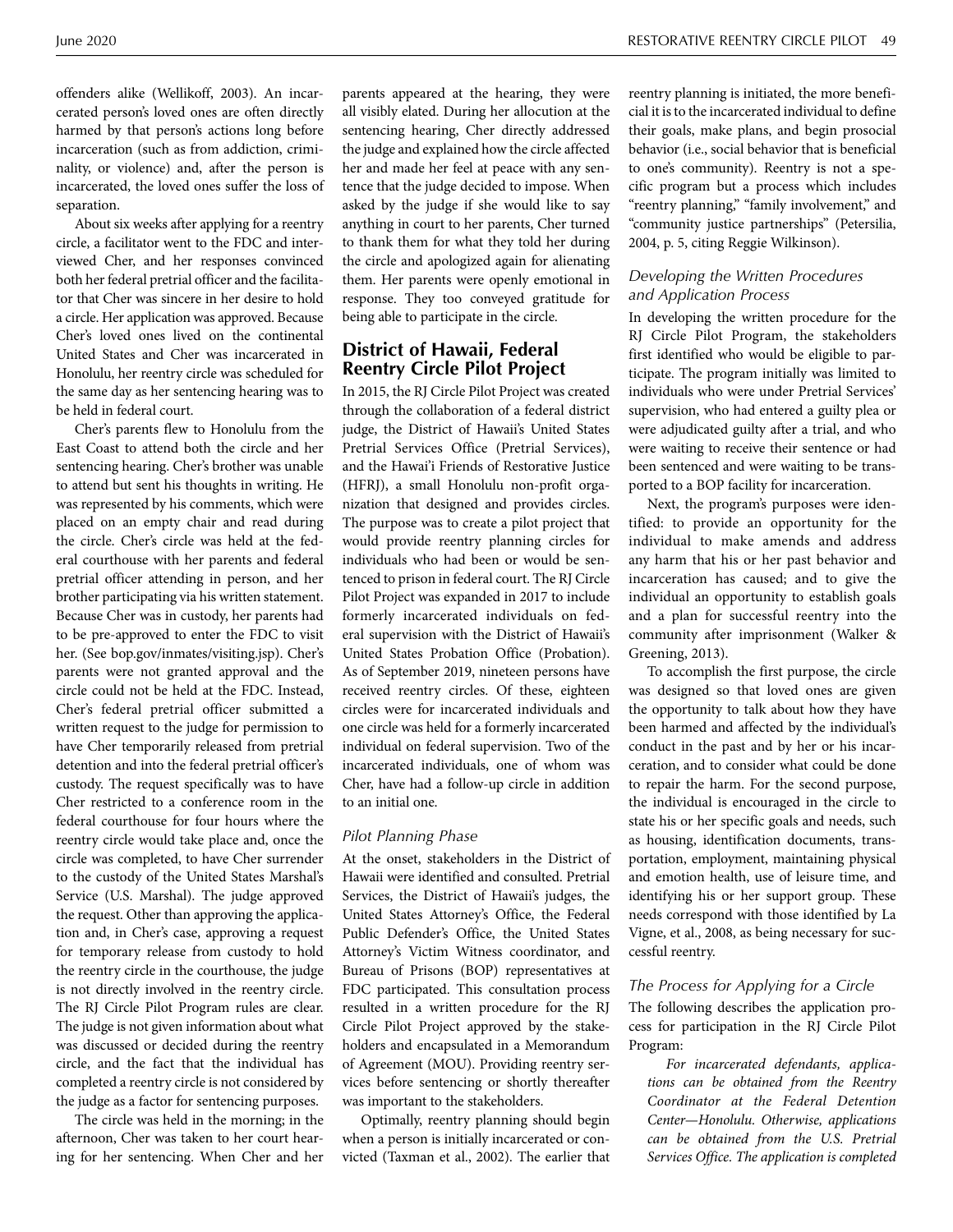*by the defendant and forwarded/returned to the Pretrial Services Office for the initial review.* 

*The Pretrial Services Office will contact the defendant's attorney to obtain his/her consent to proceed.* 

*The Pretrial Services Office will obtain the approval of the judge when defendants are pending sentencing or on pretrial release. If the defendant has already been sentenced and remanded to custody, the Pretrial Services Office will provide notice to the judge.* 

*The Pretrial Services Office will contact the Assistant U.S. Attorney to provide notice of the request. If the circle potentially includes a named victim, the Victim-Witness Coordinator will be consulted.* 

*Depending on the timing and location of the circle, the Pretrial Services Office will provide notice to the Federal Detention Center (FDC), U.S. Marshals Service (USMS), and/or any other agency or person as needed.*

*If approved for participation in the circle, the application is forwarded to the Hawai'i Friends of Restorative Justice (HFRJ) for review* (Unpublished Pretrial Restorative Justice Circles MOU, April, 2016, pp. 2-3).

For those who are post-sentencing and on federal supervision, the individual submits the application to his or her probation officer who, in turn, provides a recommendation with the application for Probation's approval. For all applications, the criteria for approval include a commitment from the applicant to: (1) be held accountable for his or her past and present behavior; (2) want to repair harm which he or she caused to others; (3) create a plan for a successful life which addresses how to stop reoffending. To date, only two applications have been denied (with one of the denials involving a crime victim who felt too emotional to be able to participate).

#### *Implementation and Training*

Once the MOU was completed, but before the RJ Circle Pilot Program was launched, HFRJ conducted a two-day reentry circle facilitator training for representatives from the stakeholders. An additional half-day training was provided to pretrial services and probation officers to address the RJ Circle Pilot Program's procedures as well as to educate the officers about the background and effectiveness of restorative justice. These trainings were well received, as the participants reported the sessions to be highly interactive and engaging.

## **Current Applications and Experiences**

Since its inception, the RJ Circle Pilot Project circles usually have been held either at the FDC or at the federal courthouse in a small conference room. Circle participants are sometimes unable to enter the FDC for a variety of reasons: Some are formerly incarcerated individuals and are precluded from entering; others may be the biological children of the incarcerated person but, because parental rights have been terminated, are not considered to be family members eligible to enter the FDC; others may be precluded because there is insufficient time to process an application and obtain BOP clearance. In these instances, as with Cher, the federal pretrial officer can request the judge to release the incarcerated person for a short time into the federal pretrial officer's custody to remain in a conference room at the federal courthouse for the circle. Once the circle is completed, the incarcerated person surrenders into the Marshal's custody at the federal courthouse and is transported back to FDC. For those who are on pretrial release (not incarcerated before being sentenced) or are post-incarceration (that is, have completed their prison term and are serving a term of federal supervised release), the circles have been held at a variety of locations convenient for them and their loved ones.

"Breaking of bread" is an RJ ritual (Acorn, 2004, p. 53), and is also a cultural practice in Hawaii. Food is often an especially comforting part of the RJ Circle Pilot Project. Loved ones attending circles held at the federal courthouse are permitted to bring food to share during the circles. For those circles held at the FDC, snacks from FDC vending machines are bought and shared.

# **Description of Reentry Circle Process**

#### *Facilitator Interviews the Applicant*

When an application is received, it is transmitted from the Pretrial Services Office to HFRJ. A facilitator is assigned. The facilitator is the person who will convene the circle. Convening the circle requires extensive preparation. In advance of the circle, the facilitator interviews the applicant and contacts the applicant's supporters listed on the application. Convening also includes working with Pretrial Services or Probation on the logistics of where and when the circle will be held.

The interview of the applicant is an important component and is done in person. The facilitator conducts a solution-focused interview to assess the applicant's strengths and goals (Walker, 2013). Typically, the interview lasts about 45 minutes. The length of time of the interviews of the other potential circle participants (that is, people identified by the incarcerated individual as supporters who hopefully will attend) varies from 15 minutes to well over an hour. The primary purposes for the interview are to describe the circle process and to prepare participants by reviewing the circle agenda.

#### *Shuttling Information When a Loved One Cannot Attend a Circle in Person*

When a participant wants to but cannot attend a circle, like Cher's brother, he or she is invited to answer the questions normally asked during the circle. These interviews can take 20 minutes to over an hour. The loved ones answer questions including: "How were you affected by any past behavior of your loved one and their incarceration? What could your loved one do to help repair any harm you have suffered?" Some have many things to say in response to these questions. The facilitator patiently listens, compliments the responder for their strengths, and writes down the responses, which are then shuttled or brought to the circle and read as each question is asked throughout the circle. Recent research examining circles where people provided shuttled information, as opposed to attending circles in person, shows no cultural differences and overall positive responses. For most, participation via shuttled information at the circle has been their first and only opportunity to describe and share how they were affected by their loved one's involvement with the criminal justice system (Walker & Bilmes Goldstein, in press).

## *Identifying Strengths and Encouraging Self-reflection*

During the interview (as well as later in the circle), the facilitator compliments the individual on strengths observed and encourages the individual to acknowledge his or her good qualities (i.e., self-compliment). Common facilitator statements include: "Wow, it's so great you want to make amends with your family, what makes you want to do that?" In answering, the individual may say something positive about himself or herself, e.g., "I want to make amends because I am sorry for what I did and want my family to know that." This is reflective of self-compliment and is more effective in building self-confidence than hearing the same compliment from another person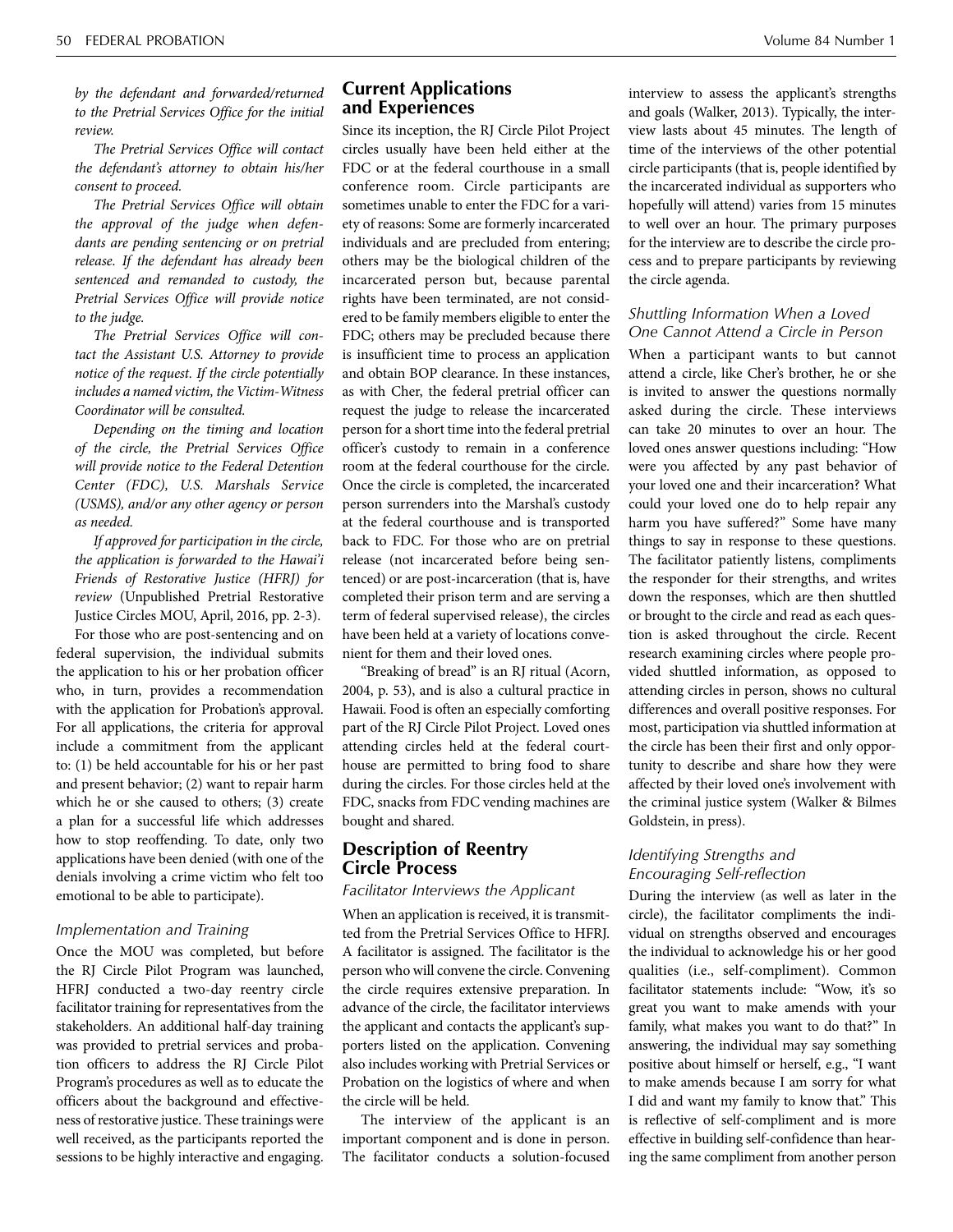(Berg & De Jong, 2005). The solution-focused approach presumes each person is the best expert of his or her life, and the reentry circle approach does too. (Walker & Greening, 2013).

## *Explaining What to Expect at Circles*

Additionally, the facilitator and the applicant review *What to Expect at a Reentry Planning Circle*, a brochure written by HFRJ, which discusses each of the circle's steps and what the individual is responsible for during the process. Preparation involves explaining what will happen during the circle. This is helpful to make the applicant less anxious and to understand the meaning of the process. Understandably, many individuals report being nervous about the circle process beforehand. Participants invited to a circle are given the brochure to help them prepare as well.

#### *Circle Opening*

The facilitator will help the applicant prepare for how she or he will open the circle. The applicant develops her or his unique opening. Cher's opening, for instance, started with an apology to her parents for her past behavior and addiction, and to her pretrial services officer whom she felt she had disappointed when she violated her bail conditions.

Allowing the individual to open the circle in the manner chosen by him or her solidifies that the process is granting them *human agency* (Bandura, 1999) to make plans and decisions for themselves. "[A]gency is rooted in belief in the power to make things happen" (Bandura, 1999, p. 174). This belief is especially important if individuals are to be successful in changing their lifestyles and desisting from criminal behavior and substance abuse (Maruna, 2008). While invited loved ones and participating professionals contribute to the individual's plan on how to change, the control and power reside firmly with the individual: It is the individual who chooses whom to invite to the circle, how to open it, what the goals are, and what the individual will do to attain his or her goals.

Individuals have opened circles in varied and highly individualistic ways, including with accountability statements, prayers, songs, or poems. A powerful Maori "haka" (a ceremonial dance) was once performed by an individual and his several friends to open a reentry circle.

# *Circle Purpose, Ground Rules, and Role of the Facilitator*

Once the preparation is completed, the circle

is held. It begins with the planned opening by the individual. After the opening, the facilitator explains to the participants that the purpose of the circle is to explore making amends and reconciliation, and to help create a reentry plan according to goals and needs identified by the individual. The facilitator also asks the participants to speak one at a time and to respect confidentiality.

The facilitator is responsible for ensuring that everyone in the circle has an opportunity to speak and that the discussion is held in a positive, respectful, and fair manner. Handwritten records of the discussion are made throughout the circle by a trained recorder who writes on large sheets of paper contemporaneously with the discussion. These notes assist the participants in keeping track of what is being stated and are used later by the facilitator to prepare the written plan for the individual outlining the goals and decisions made at the circle. A goal expressed in a circle, for instance, could be to obtain a General Education Diploma (GED), employment, or substance abuse treatment. The written plan reflects this information. The plan usually consists of six to seven pages of information for the individual. A plan is also provided to the households of each loved one. Participants are reminded that the plan can change and take a different direction in the future. In the state prison system, some incarcerated individuals developed behavioral agreements (in addition to the written plans) during the circles to use when, after release from prison, they returned to live in their parents' homes. These agreements set out specific conditions such as household chores, yard work, maintaining sobriety, and other conditions that the individual and the parents agreed were important for them to live together successfully.

## *Individual's Proudest Accomplishments Since Arrest or Imprisonment?*

Using the solution-focused approach, which is goal-oriented and seeks to identify a person's strengths (De Jong & Berg, 2008), the facilitator asks the individual what accomplishment she or he is most proud of since being detained or arrested. For the individual on federal supervision, she or he is asked what is his or her best accomplishment since being released from prison. This question helps the individual tell loved ones what she or he has done and learned since being incarcerated or while on federal supervision. Some accomplishments shared are having jobs in prison; taking educational, self-improvement,

and drug treatment classes; being sober for specified lengths of time; paying restitution; becoming accountable and responsible for their decisions and lives; and developing selfawareness and insight about their behaviors, thoughts, and feelings. It is valuable for individuals to articulate how they have changed. According to Doris MacKenzie (2006), a highly respected corrections researcher (Petersilia, 2004), describing positive changes is vital to achieving desistance from crime.

#### *Listing the Individual's Strengths*

After the individual has articulated his or her accomplishments, each person in the circle is asked to identify the individual's strengths. For instance, the facilitator will ask: *"*What do you like about Cher? What do you think her strengths are?" Cher's family and her pretrial services officer stated her strengths include:

Always fun with people. Very outgoing, Very spontaneous, Has a lot of friends. She has friends everywhere (has a friend around every airport), Really smart, Could do anything if she applied herself, Very caring, Anytime anyone needs anything she is there for them, Very generous, Very funny, Definitely has a strong loving family, Family supports her, Dad loves her, Parents not taking responsibility for her choices anymore, She is willing to take responsibility for her life.

A slight but important variation is employed when children and teens participate in a reentry circle. In such situations, the facilitator tells the group: "The children here are strengths to [name of person having circle] so we will list all their strengths before we consider [name of person having circle] other strengths." It is often the first time that the child or young person experiences others identifying their strengths and saying positive things about them, which can be deeply inspiring. Many get emotional when they hear their strengths said aloud; others cry as they name the child or teen's strengths.

## *Making Amends: Circle's Reconciliation Phase*

Once strengths have been recognized, the facilitator transitions the discussion to reconciliation and identifying what is needed to heal harm. The facilitator usually says something along the lines of, *"As Cher's father mentioned she is willingly taking responsibility*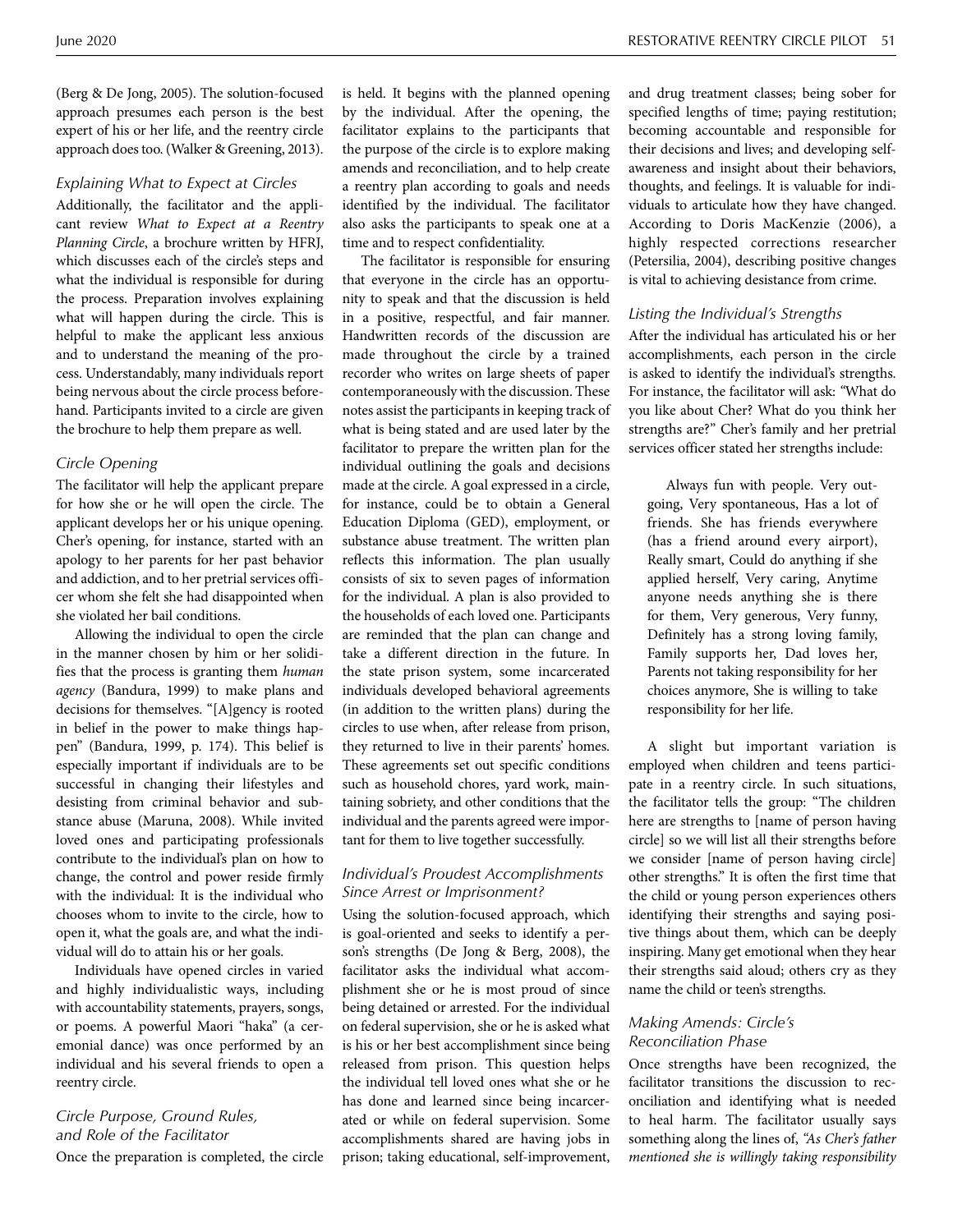*for her life. She is having this circle because she is responsible and accountable, which brings us to the reconciliation stage of the circle."*

Reentry circles apply Howard Zehr's restorative justice principles. First, Zehr believes that restorative justice and its practices must be guided by the values of respect, responsibility, and relationship (van Wormer & Walker, 2013). Second, he believes it is the nature of a practice that makes it restorative.

Zehr (2002) advises:

Ultimately, restorative justice boils down to a set of questions, which we need to ask when a wrong occurs. **These guiding questions are, in fact, the essence of restorative justice.** 

Guiding Questions of Restorative Justice

1. Who has been hurt?

2. What are their needs?

3. Whose obligations are these?

4. Who has a stake in this situation?

5. What is the appropriate process to involve stakeholders in an effort to make things right? (p. 58, emphasis added)

The reconciliation stage of the reentry circle process asks three questions based on Zehr's principles: *Who was affected by any wrongdoing and/or incarceration? How were they affected? What could be done to repair the harm?* Circle participants reflect on and openly discuss these questions. The discussion helps everyone understand each other's perceptions and experiences, which can in turn create empathy, understanding, healing, and transformation.

Starting with the individual first, the facilitator asked Cher, "Who was affected by your past behavior and imprisonment?" She replied that her parents, the community at large, and she had been affected. After Cher explained, from her viewpoint, how each of these groups were affected, her parents were asked about how Cher's behavior and incarceration affected them. As her parents spoke, Cher listened intensely with tears welling in her eyes. Her mother also became teary-eyed. Her brother's responses about how he was affected were read from the sheets in an empty chair symbolizing his presence. His comments too made Cher cry.

After her parents and brother identified what Cher could do to help repair the harm they suffered, the facilitator asked Cher whether she could do what her family asked. Mostly, they wanted her to stay clean and sober, and she readily agreed to this. The facilitator followed up by using the solution-focused approach and asked Cher: "What gives you hope you can stay clean and sober?" Cher replied that one way she believed she could stay clean would be to "stay away from people who use drugs." The facilitator followed up by asking Cher a scaling question, a technique common in the solution-focused approach:

F: I want to ask you a question on how you are committed to staying clean. On a scale of ten to one, where ten is one hundred percent you'll do it, and one is about ten percent sure you'll stay clean, what number do you honestly believe your motivation is as you sit here today?

C: In all honesty I am about an eight.

F: Wow, an eight! That's great, what makes you an eight?

C: Well, I feel so much better clean, I don't want to go back to that life.

F: What else makes you an eight?

C: I'm in a drug treatment learning a lot of new tools.

F: What kind of tools are you learning?

C: One thing is to stay around positive people.

F: Oh great, so what makes a person positive, Cher?

C: They don't do drugs, are trying to better themselves, aren't all negative about everything.

F: Ok great, so if we do the scale again, one to ten, say you see some cool person, but one who is not so positive compared to a person who maybe isn't quite so cool, but not doing drugs, what number would you give yourself on the scale for hanging out with the less cool non-drug user person?

C: I am doing that right now and hanging around the positive people so I am a ten.

F: Wow great! You are a hundred percent sure you will be around positive people. Where do you get that willingness to be around positive people?

C: I am sick and tired of the old life I had, and I gotta do this for my family too. I can't let them down again.

As demonstrated by dialogue between the facilitator and Cher, scaling questions can be asked more than once to assist the individual in clarifying goals and concrete steps to achieve those goals.

## *Identifying Goals and Addressing Other Needs for Successful Life*

In addition to reconciliation and making amends with her loved ones and the community at large, Cher's goals and basic needs necessary for her transition back into the community were also addressed at the circle. Needs such as housing, employment, transportation, identification, physical and emotional health, education, leisure time use, and any other unique needs, e.g., divorce, immigration status, dealing with outstanding traffic tickets, etc., are discussed and planned for during the circle process (Walker & Greening, 2013).

# **Feedback Since Implementation of the RJ Circle Pilot Program**

Sydney Fleming, a United States probation officer in the District of Hawaii, attended the two-day facilitator training and, a few years later, was the facilitator for a circle. Ms. Fleming finds the RJ Circle Pilot Program to be valuable:

I just think the circle is so powerful for all of those involved. It really helps bridge the gap between the client and his/her family members and loved ones. It is a non-judgmental environment that allows for those difficult conversations centering around so much hurt and loss and raw emotions (on behalf of all parties). It truly facilitates healing and creates a pathway for all parties to move forward in life with clear, targeted goals; accountability; and support (Personal communication with Lorenn Walker September 24, 2019).

Shawn Manini, Reentry Affairs Coordinator at FDC believes the value of the reentry circles include:

In my opinion, these circles help our inmates in several ways. First, they help our inmates with taking responsibility for their actions. Many inmates end up in prison without truly taking an honest inventory of who they are, where they come from, and how they contributed to the consequences they face with incarceration. [Reentry Circles] RCs provide a supportive environment in which inmates can learn from their mistakes and begin to make amends with their past.

Second, RCs help inmates prepare for their term of incarceration. By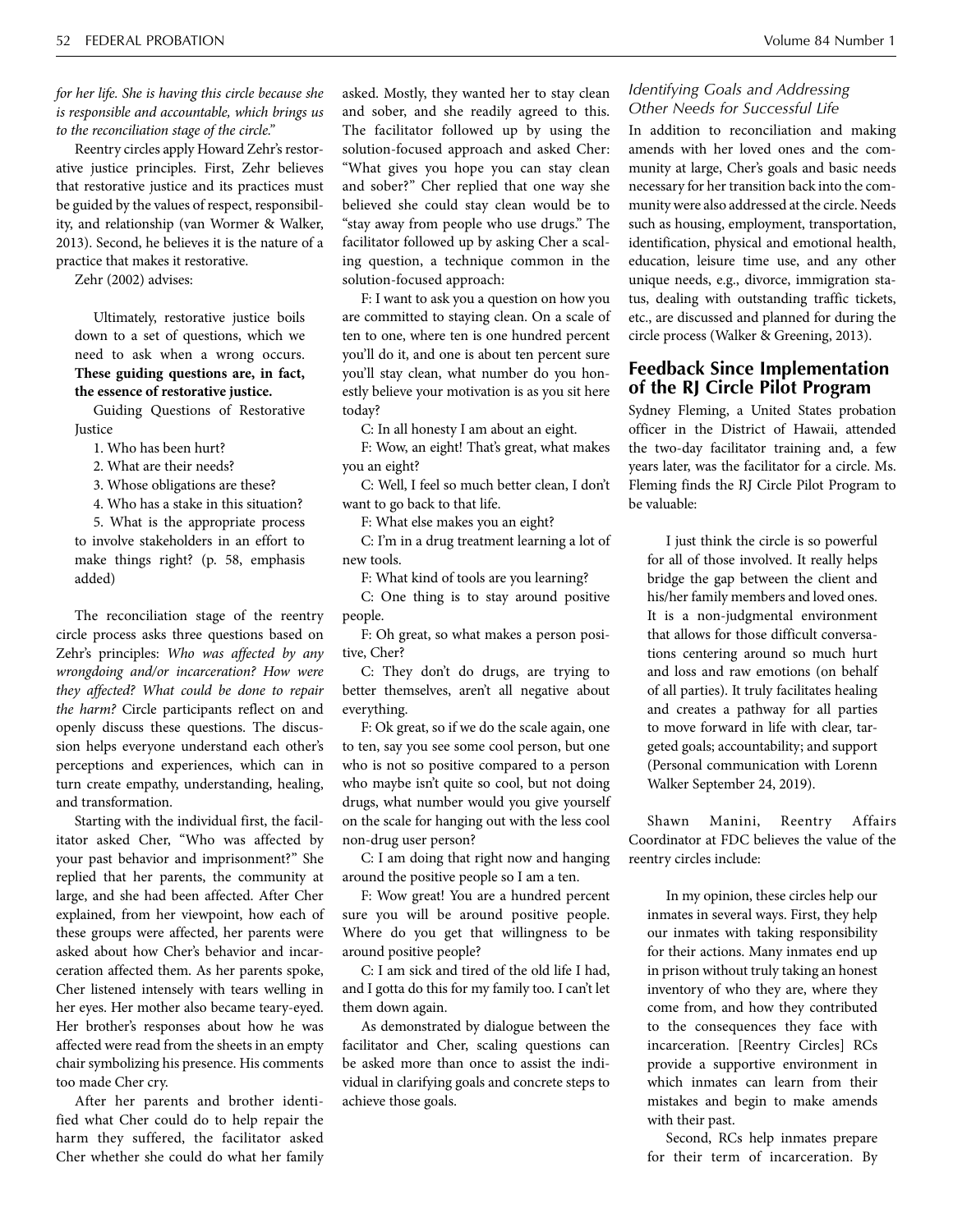RESTORATIVE REENTRY CIRCLE PILOT 53

gathering available family members and community partners, inmates realize the importance of having a strong support system. This support team gives inmates the assurance that they will be there when the inmate is released. Thus, alleviating much of the distress inmates encounter when faced with doing time in prison.

Finally, RJCs provide inmates with hope. By constantly reviewing/revising their RC release plan while incarcerated, inmates feel more confident as their release date approaches. Connections with family members and other healthy support systems are maintained, thus providing inmates with hope for a more successful future after prison.

In preparing this article, the authors asked Cher to share her opinion about the RJ Circle Pilot Project:

I wish everyone in prison could have a circle. Most people in prison don't have good relationships with their families. And a circle is a chance for them to make amends and rebuild their relationships. Even if someone only wants a circle for selfish reasons like looking good to the judge or wanting a lunch with their family, during the circle they will learn something that can help them. The circle helps them understand how their behavior affects the people they love (Personal correspondence with Lorenn Walker September 1, 2019).

After each circle ends, surveys are completed by all participants regarding their experiences. The District of Hawaii is compiling the survey results and plans to compare these results with the post-incarceration outcomes of each person who completed a circle before being incarcerated to document the effect, if any, on recidivism and successful supervised release completion.

# **Theoretical Basis of the Reentry Circle Process**

## *Public Health Approach*

The reentry circle process is based on public health learning principles established by the World Health Organization (WHO) in 1954. (Walker & Greening, 2008). Research conducted by WHO observed that: "All through

their life-span, individuals can learn and change their behavior to ways more satisfactory to themselves" (1954, p. 8). WHO describes learning as an "active process" (p. 9); that an individual's motivation to learn arises from her or his "goals and interests"; that each individual has a unique background and experiences that should be acknowledged; that the "group" is an important element for learning; that "real life experiences and understanding" is a more effective vehicle for learning than "academic discussions or lectures" (p. 10); and that the individual must have visible paths and personal goals:

A person will change his behaviour in a prescribed manner, i.e., learn, only when he understands what to do, and when he sees the action as a means to an end which he himself desires (p. 11).

# *Solution-focused and Restorative Approach*

The circles apply restorative justice and solution-focused approaches for individuals to direct their own reentry planning (Walker & Greening, 2013). "Strengths-based or restorative approaches ask not what a person's deficits are, but rather what positive contribution the person can make" (Maruna & LeBel, 2003, p. 97). The solution-focused approach is an evidence-based practice shown to increase positive behavioral changes for successful reentry (Pettus-Davis et al., 2019). The individual drives the reentry planning process rather than a professional, e.g., case manager. He or she decides what goals are important and what is the best course for his or her life.

## *Social Cognitive Theory*

Albert Bandura's *social cognitive theory* (1999) supports the reentry circle process. "In social cognitive theory, people are agentic operators in their life course not just onlooking hosts of internal mechanisms orchestrated by environmental events" (p. 156). An individual exercising human agency is one who is "consciously producing given experiences" (p. 155). This is especially important for individuals (such as those who are or were incarcerated) learning new behavioral, cognitive, and emotional skills to help them desist from criminality. The circles give an individual the opportunity to articulate a new life course with her or his support group. Albert Bandura is aware of the reentry planning model and has said he was "impressed" with

the approach (A. Bandura, personal communication February 6, 2020).

### *Desistance Theory*

The value of being able to choose one's new life course has been shown to be vital to resisting crime and substance abuse (Maruna, 2008). The circle itself can be transformative by facilitating an individual and his or her loved ones to acknowledge and make amends for past harm, and to articulate behavioral changes. Doris MacKenzie (2006) found that individuals must transform their thinking if they are to desist from crime and live law-abiding lives. The circle provides the opportunity for transformed thinking. Cher, for instance, reported that she valued her circle experience because she learned that: "I had so many strengths. . . . I really appreciate the impact [the circle] made on my life" (Cher's survey completed after her 2015 circle).

## *"Learning to Plan, Planning to Learn"*

The importance of incarcerated individuals making plans specifically addressing how they will reenter the community is apparent from the late planning expert Donald N. Michael's 1973 book titled: *Learning to Plan and Planning to Learn*: *The Social Psychology of Changing Toward Future-Responsive Societal*  Learning.<sup>\*\*</sup> Planning is a survival endeavor. Michael states:

Social survival requires that we give self-conscious, systematic, reiterative attention to "learning" about where we want to go, how we might try getting there, what getting there means, and whether we still want to get there (emphasis in the original) (1997, p. 2).

Planning is a necessary skill for effective problem solving and essential for human cognitive development (Sternberg & Sternberg, 2012). It is especially beneficial for people who are involved with the justice system. As Howard Zehr states: "Many people believe that things happen to them rather than that they control their future" (Zehr, 1995, p. 54). Self-efficacy is one's belief in his or her ability to succeed in specific situations or accomplish a task (Bandura, 1982). The circles help people increase self-efficacy to see that they can make decisions to improve their lives. Circle discussions assist individuals with focusing on

<sup>\*\*</sup> The book's title was shortened to simply *Learning to Plan—and Planning to Learn* in 1997.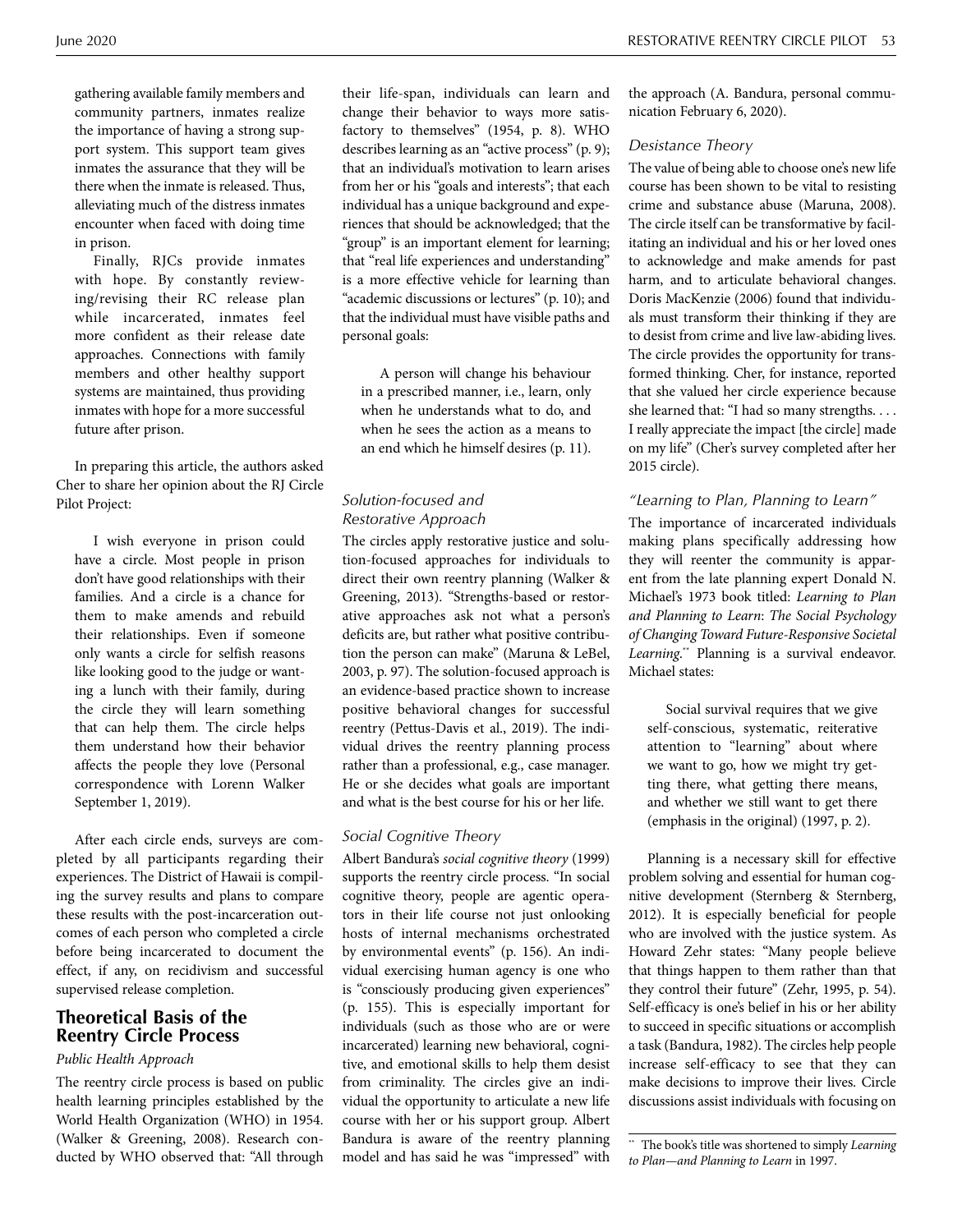identifying their goals and developing plans for successful and positive outcomes. As a result, individuals understand that they have the power to make positive choices, rather than be resigned to fate and repeating failure.

# **Evidence-Based Outcomes from Reentry Circles**

An independent evaluation of quantitative research results, controlled for self-selection, demonstrates that the reentry circle process also helps to reduce recidivism (Walker & Davidson, 2018). Controlling for self-selection is important when researching restorative justice (RJ) interventions. Because RJ is always a voluntary process, there is a risk for positive outcomes from RJ interventions simply to reflect the bias of those who choose RJ because they are predisposed to being responsible and accountable for their harmful behavior (Government of Canada Department of Justice, 2018). In the evaluation conducted by Walker and Davidson, however, self-selection bias was accounted for by comparing a test group (individuals who wanted and received a circle) with a control group (individuals who wanted, but did not receive, a circle because most had been released from prison before a circle could be provided). The test group had a significantly lower recidivism rate than the control group. Currently, HFRJ is conducting research examining the economic costs and benefits of providing the circles. The research results are expected to be complete by 2020.

Participating in circles can result in positive outcomes for more than the incarcerated individual. Having a parent incarcerated is a well-documented disruptive life experience and an adverse childhood event that has farreaching consequences, including heightened risk for poor physical and mental health into adulthood (Gjelsvik et al., 2014). Children and youth whose parents had reentry circles have been studied (Walker, Tarutani, & McKibben, 2013). After an incarcerated parent participates in a circle, their children report increased optimism and less rumination from the trauma of losing a parent to prison. This remained true even in cases where the child or youth did not participate in the circle with the parent.

To date, HFRJ has provided 168 circles for men and women and for 10 incarcerated juveniles.\*\*\* Most circles were held in Hawaii, but the model has been replicated in whole

or part in other states and countries. Around a dozen circles have been provided by HFRJ in New York, California, Washington, D.C., North Carolina, Vermont, Japan, Finland, and Brazil. HFRJ also consulted with programs in Hungary and France, and provided training in Nepal and Spain. In September 2019, HFRJ trained a group of Maori restorative justice facilitators who traveled to Honolulu to enable them to provide reentry circles in New Zealand.

For each HFRJ-facilitated circle, written surveys are given to and completed by the participants immediately after the circle is held. To date, 749 reentry circle participants have completed surveys which asked for their opinions of the process. All but one (99.37 percent of the total participants) reported that the process was a positive experience. The one participant reported that it was a neutral, not positive, experience.

# **Conclusion**

Reentry circles offer an encouraging process for individual human agency, which opens the way to transformative experiences for an incarcerated or justice-involved person. These circles promote healing for an individual's loved ones. Including circles as part of an ongoing strategy (whether as part of a diversion program, in preparation for incarceration, or at the commencement of supervision) will enhance the individual's self-efficacy. The circles are a proactive approach for successfully reentering the community and for making time served in prison more productive. The research demonstrates that circles are powerful tools to reduce recidivism (Walker & Davidson, 2018) and for providing healing opportunities for children (Walker, Tarutani, & McKibben, 2013). For the District of Hawaii, the RJ Circle Pilot Program has resulted in initial benefits that far exceed its costs. The authors recommend implementation of a reentry circle program to other federal district courts.

# **References**

- Acorn, A. (2004). *Compulsory compassion: A critique of Restorative Justice*. UBC Press: Toronto, Canada.
- Bandura, A. (1999). A social cognitive theory of personality. In L. Pervin & O. John (Eds.), *Handbook of personality*, 154-196. New York: Guilford Publications. (Reprinted in D. Cervone & Y. Shoda [Eds.], *The coherence of personality*. New York, NY: Guilford Press.)
- Bandura, A. (1982). Self-efficacy mechanism

in human agency. *American Psychologist, 37*(2), 122-147.Retrieved from http://dx.doi. org/10.1037/0003-066X.37.2.122

- Berg, I., & De Jong, P. (2005). Engagement through complimenting. *Journal of Family Psychotherapy, 16,* 51–56.
- De Jong, P., & Berg, I. (2008). *Interviewing for solutions.* Belmont, CA: Brooks/Cole.
- Gjelsvik, A., Dumont, D.M., Nunn, A., & Rosen, D.L. (2014). Adverse childhood events: Incarceration of household members and health-related quality of life in adulthood. *Journal of Health Care for the Poor and Underserved, 25*:3, 1169-1182. Retrieved from https://www.ncbi.nlm.nih.gov/pmc/ articles/PMC4897769.html
- Government of Canada Department of Justice. (2018). *The effectiveness of Restorative Justice practices: A meta-analysis,* 5.1 Self-selection Bias. Retrieved from https:// www.justice.gc.ca/eng/rp-pr/csj-sjc/jsp-sjp/ rp01\_1-dr01\_1/p5.html
- La Vigne, N., Davies, E., Palmer, T., & Halberstadt, R. (2008). Release planning for successful reentry: A guide for corrections, service providers, and community groups. Washington, D.C.: Urban Institute, Justice Policy Center. Retrieved from http://www.urban.org/sites/default/files/ publication/32056/411767-Release-Planning-for-Successful-Reentry.PDF
- MacKenzie, D. (2006). *What works in corrections: Reducing the criminal activities of offenders & delinquents.* Cambridge University Press: New York, NY.
- Maruna, S. (2008). *Making good: How exoffenders reform and rebuild their lives.*  Washington, D.C.: American Psychological Association.
- Maruna, S., & LeBel, T. (2003). Welcome home? Examining the "reentry court" concept from a strengths-based perspective, *Western Criminology Review*, *4*(2), 91-107.
- National Institute on Drug Abuse. (2018). *Drug facts, MDMA* (ecstacy/Molly), Retrieved from https://www.drugabuse.gov/publications/drugfacts/mdma-ecstasymolly
- Petersilia, J. (2004). What works in prisoner reentry? Reviewing and questioning the evidence. *Federal Probation, 68*:2, 4-8.
- Pettus-Davis, C., Renn, T., Veeh, C., & Eikenerry, J. (2019). Intervention development study of the five-key model for reentry: An evidence-driven prisoner reentry intervention, *Journal of Offender Rehabilitation, 58*:7, 612-643. Draft retrieved from https:// ijrd.csw.fsu.edu/sites/g/files/upcbnu1766/ files/media/images/publication\_pdfs/5Key\_ Model\_Intervention\_Development\_Study\_ IJRD10032018\_0.pdf
- Sternberg, R., & Sternberg, K. (2012). *Cognitive psychology.* Belmont, CA: Wadsworth Cengage Learning.

HFRJ conducted a pilot project for 10 juveniles incarcerated at the Hawaii Youth Correctional Facility in 2012-2014.